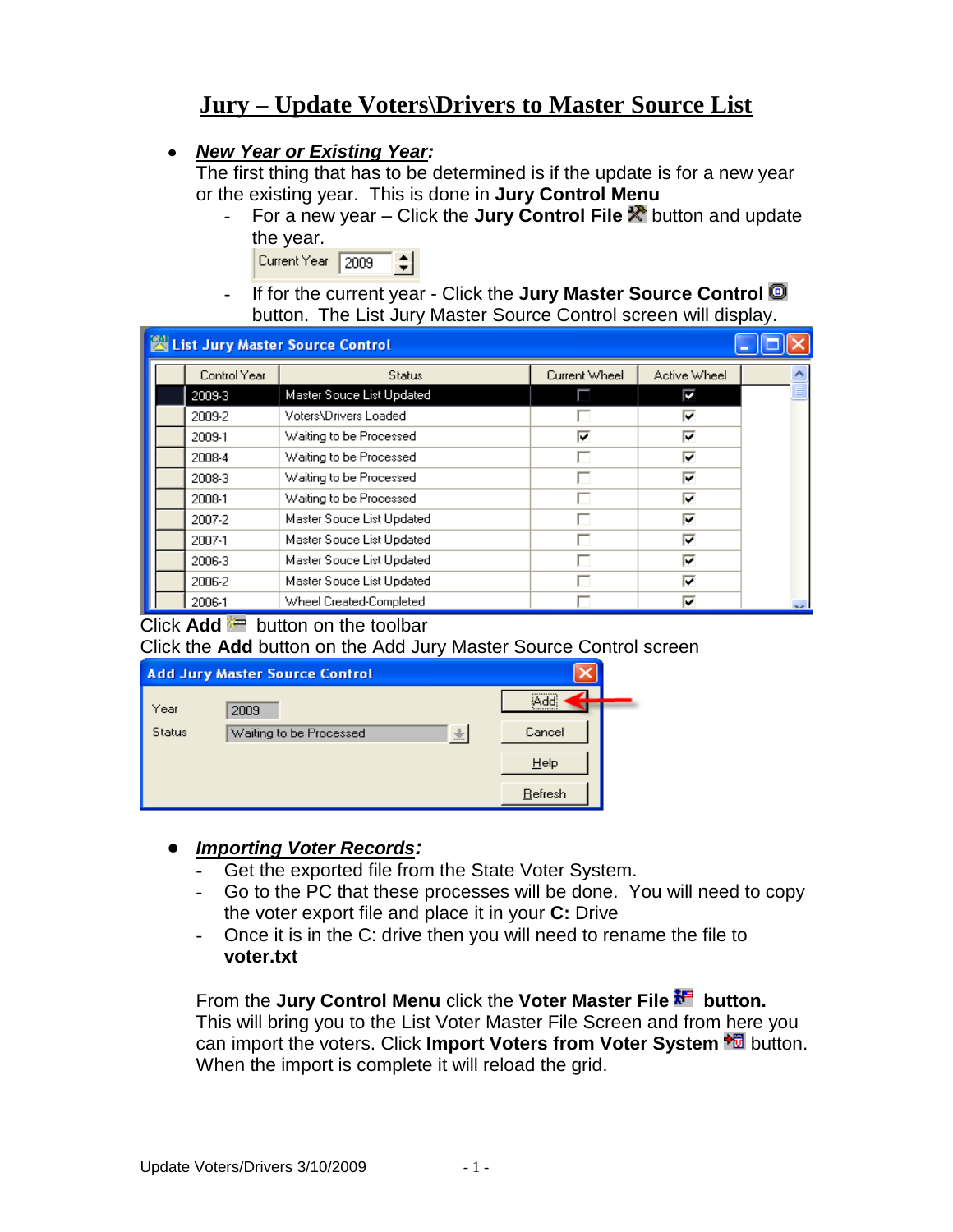| Jury Control Menu - [List Voter Master File]<br>View<br>Process Window<br>File<br>Help | - H ×                |
|----------------------------------------------------------------------------------------|----------------------|
| 佩<br>a<br>卡因<br>66                                                                     | Import Voter Records |
| Full Name                                                                              | Last Name            |
| COOK, JUSTIN                                                                           | <b>COOK</b>          |
| DOE, JOHN                                                                              | DOE.                 |
| EVELAND, RICH                                                                          | EVELAND              |
| FOWERS, RANDY                                                                          | <b>FOWERS</b>        |
| GRIFFITH, ROGER                                                                        | <b>GRIFFITH</b>      |
| HARRIS, SHANE                                                                          | <b>HARRIS</b>        |
| JONES, BILL                                                                            | JONES                |
| OLSON, DAVE                                                                            | OLSON                |
| POPE, JIM                                                                              | POPE                 |
| DODE JIM                                                                               | <b>DODE</b>          |
| Ready                                                                                  | <b>NUM</b>           |

#### *Import Driver Records:*

**Instructions for importing drivers from the Dept. of Transportation into the Jury Management System:**

- Get the exported file from your Computer Arts service rep.
- Go to the PC that these processes will be done. You will need to copy the selected county file from your server and place it in your **C:** drive.
- Once it is in the **C:** drive then you will need to rename that file to **driver.txt**

From the **Jury Control Menu** click the **Drivers License File** button. This will bring you to the List Drivers License File Screen and from here you can import the drivers. Click **Import Drivers from Department of Transportation File <sup>+</sup>** button. When the import is complete it will reload the grid.

|       | 10, 910.                              |                              |                               |
|-------|---------------------------------------|------------------------------|-------------------------------|
|       | Jury Control Menu                     |                              |                               |
| Eile: | Select View Process<br>Window<br>Help |                              |                               |
| ₽     | 回国<br>鱼<br>66                         | <b>Import Driver Records</b> |                               |
|       | <b>List Drivers License File</b>      |                              | $\blacksquare$ $\blacksquare$ |
|       | Full Name                             | Last Name                    | First Nar $\triangle$         |
|       | ALVEY, NICKOLAS SHANE                 | <b>ALVEY</b>                 | <b>NICKOLAS</b>               |
|       | BEORCHIA, ROMEO ALDO                  | <b>BEORCHIA</b>              | ROMEO                         |
|       | BODILY, LARRY J                       | <b>BODILY</b>                | LARRY                         |
|       | BUCHANAN, DALICE DIANE                | BUCHANAN                     | <b>DALICE</b>                 |
|       | BURRELL, ALICE CHRISTINE              | <b>BURRELL</b>               | <b>ALICE</b>                  |
|       | BURRELL, LLOYD MARION                 | <b>BURRELL</b>               | <b>LLOYD</b>                  |
|       | DINIS, MANUEL ADRIANO                 | <b>DINIS</b>                 | MANUEL                        |
|       | EDEN, GLENNA RAE                      | <b>EDEN</b>                  | <b>GLENNA</b>                 |
|       | EISINGER, GORDON VERN                 | <b>EISINGER</b>              | GORDON                        |
|       | GREGG, GARY DWIGHT                    | GREGG                        | GARY                          |
|       |                                       |                              |                               |

From the main screen, Click **Jury Master Source Control C** button.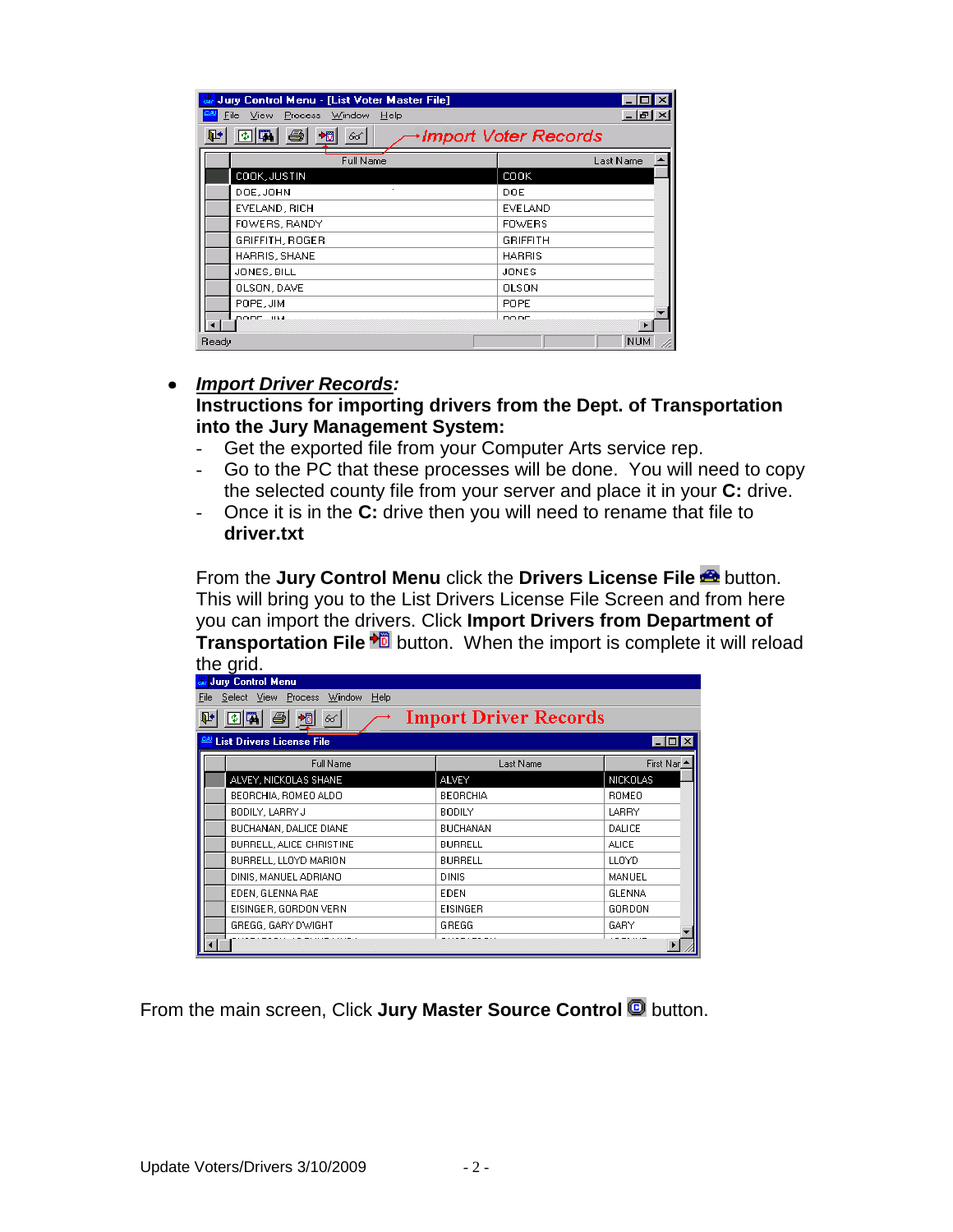*Get Voters / Drivers:*

Highlight the Control Year you want to run this for and click the Get Voters-Drivers **b** button. When process is finished - click OK

*Scramble Names Process:*

Highlight the Control Year you want to run this for and click **Scramble Names** button. When process is finished - click **OK**

## *Remove Duplicates:*

Highlight the Control Year you want to run this for and click **Remove Duplicates Duplicates Button.** 

| Mark all of the options and click <b>Process</b> button |  |  |
|---------------------------------------------------------|--|--|
|---------------------------------------------------------|--|--|

| <b>Remove Duplicates Process</b>                      |                                          |                 |  |
|-------------------------------------------------------|------------------------------------------|-----------------|--|
| Control Year                                          | 2009-7                                   | <b>Process</b>  |  |
| Number of Voter Records: In<br>Number of DL# Records: | $\Box$                                   | Cancel<br>Helpi |  |
|                                                       | Ⅳ Remove Duplicate by Name/Date of Birth |                 |  |
|                                                       | ✔ Remove Duplicate by Name/Address       |                 |  |
| Remove Duplicate Driver License                       |                                          |                 |  |

*Manually Remove Duplicates:*

Print the Jury Master Source List report

 $|\mathbf{E}_2^3|$ 陛上

Select **Active** on the filter and Sort By: **Name**

|                      | <b>Default Filter For: JURY MASTER SOURCE LIST</b>         |           |
|----------------------|------------------------------------------------------------|-----------|
| Current Year<br>Year |                                                            | <b>OK</b> |
|                      | Sequence #<br>2009<br>$\vert$ 1                            | Cancel    |
| Selection Criteria   |                                                            | $He$ lp   |
| Duplicate            | Active                                                     |           |
| Sart By:             | Inactive<br>Removed SSN                                    |           |
| $\bullet$ Name       | <b>Removed Name DOB</b><br>Removed Name Addr               |           |
|                      | Soc Sec Removed Manually<br><b>Removed Drivers License</b> |           |
|                      | <b>Birth Dat Rejected in Comparison</b>                    |           |
| C Drivers L          | No Changes-Record Existed on MS                            |           |
| City                 |                                                            |           |

If you find any duplicates in the report, you'll need to manually remove them by doing the following: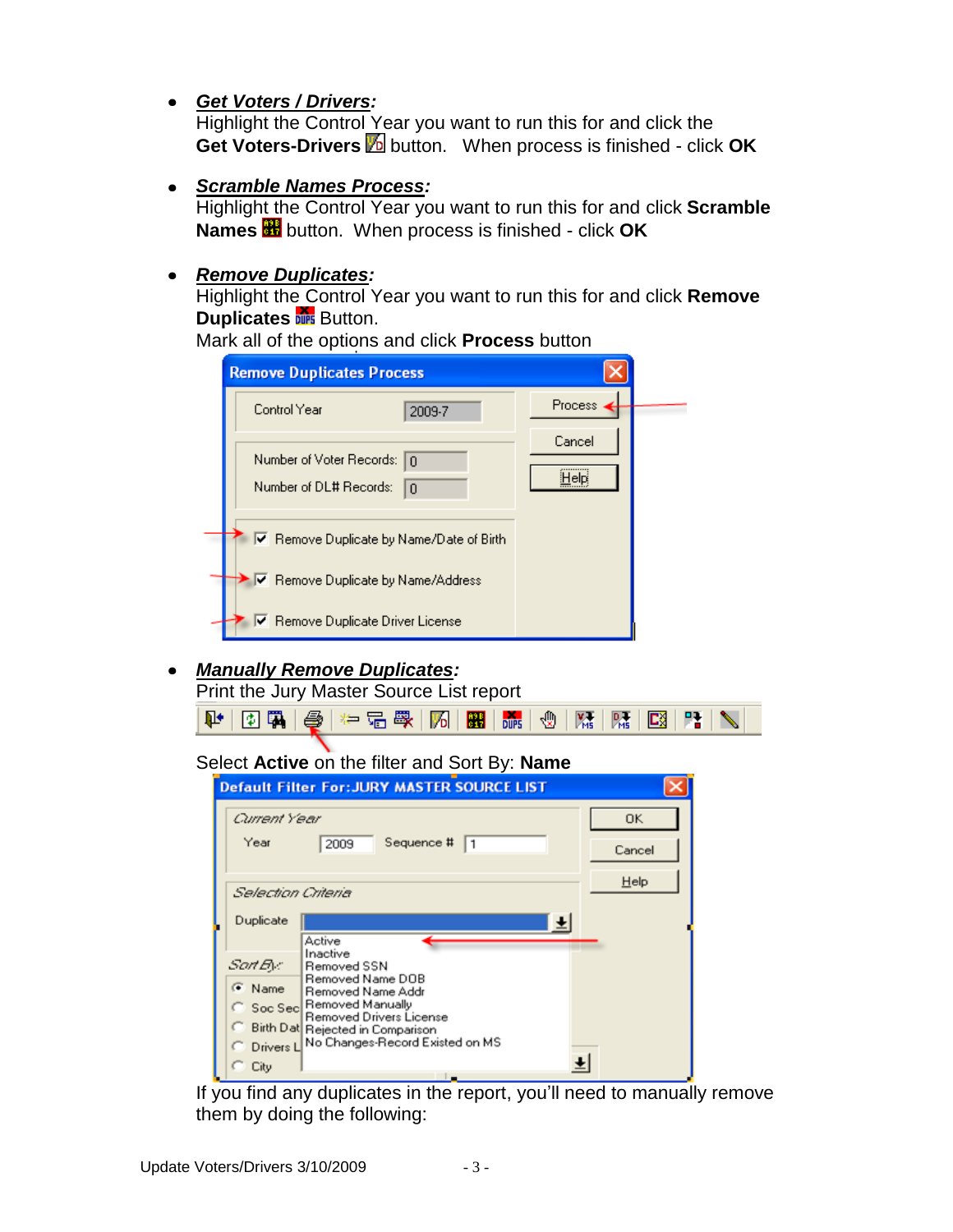- Click the **Manually Remove Duplicates button.** Then manually remove the juror or voter record with the least amount of information. (Names highlighted in yellow were automatically removed during the remove duplicate process and can not be removed again)
- Highlight the name you want to remove and click **Manually Remove Duplicates.**

| Manually Remove Duplicates Process                                                                |            |                          |                                          |        |                         |                     |             |
|---------------------------------------------------------------------------------------------------|------------|--------------------------|------------------------------------------|--------|-------------------------|---------------------|-------------|
| Sort By: C Name C Soc Sec # - Name - Birth Date C Birth Date - Name - Soc Sec # C Drivers License |            |                          |                                          |        |                         |                     |             |
|                                                                                                   |            |                          |                                          |        |                         |                     |             |
| {Records that cannot be Manually Removed are in YELLOW }                                          |            |                          |                                          |        |                         |                     |             |
| Name                                                                                              | SSN Last 4 | <b>Birth Date</b>        | Drivers License                          | Source | Duplicate               | $\hat{\phantom{a}}$ | Done        |
| ABERCROMBIE, KENNETH LEE                                                                          | 2307       | <b>TO HOMORO</b>         | <b>LU ROGOOD</b><br><b>TERRORISM</b>     | Driver | Removed Manually        |                     |             |
| <b>ISERIE, BRINDON JANES</b>                                                                      |            | 0 <del>0.40.4000</del>   | -----                                    | Voter  | Active                  |                     | Cancel      |
| ADDRESS GAILTINANCES                                                                              | 5611       |                          |                                          | Voter  | Active                  | (000)               | Refresh     |
| <b>AND PERSONAL PROPERTY OF A 1999</b>                                                            | 5611       | מטיס דוסטי זטי           | 1400000                                  | Driver | <b>Removed Name DOB</b> |                     |             |
|                                                                                                   | 6592       | <del>0.0171000</del>     |                                          | Voter  | Active                  | (000)               | Search      |
|                                                                                                   | 6592       | 7070171000               | 200220000                                | Driver | Removed Name DOB        |                     | Mass Remove |
|                                                                                                   | 2881       | 28.4070                  |                                          | Voter  | Active                  |                     |             |
| <b>DIRO, MADINA IVA INTELER</b>                                                                   | 2881       | 0.100.14.024             | 计分布量 医心包切除                               | Driver | Removed Name DOB        |                     |             |
|                                                                                                   |            | <b>University of the</b> |                                          | Voter  | Active                  |                     |             |
|                                                                                                   | 6126       |                          | TAZJUJ7ZINI                              | Driver | Removed Name DOB        |                     |             |
|                                                                                                   | 1718       | ووويد مسحد               |                                          | Voter  | Active                  | (000                |             |
|                                                                                                   | 1718       | <b>errerries</b>         | MAR OOF ZO                               | Driver | <b>Removed Name DOB</b> |                     |             |
|                                                                                                   | 0630       | حممسمسه                  | <u>in in de communes de la co</u> mpagni | Driver | Active                  |                     |             |
|                                                                                                   | 6097       | <b>10 H J H O LZ</b>     |                                          | Voter  | Active                  |                     |             |
|                                                                                                   | 6097       | 00 H L H 017             | ---------                                | Driver | Removed Name DOB        |                     |             |
|                                                                                                   | 0000       | 56/15/15/1               |                                          | Voter  | Active                  | (000                |             |
|                                                                                                   | 5433       | <b>Report Follows</b>    |                                          | Driver | <b>Removed Name DOB</b> |                     |             |
| <b><i><u>A PERSONAL PROPERTY AND THE COMPANY OF REAL PROPERTY.</u></i></b>                        | 7709       | متهيب ويحو               | 4500034                                  | Driver | Active                  |                     |             |
|                                                                                                   | 6318       |                          |                                          | Driver | Active                  |                     |             |
|                                                                                                   | 4055       |                          |                                          | Driver | Active                  |                     |             |
| アンランス じゅうせつ データしんどう きかか きかかい                                                                      | 5504       |                          |                                          | Driver | Active                  |                     |             |
| ACQCTA JOAQUIN ANDRADE                                                                            | 5993       | 00/02/1074               | 医血管肌肉增殖性杆菌                               | Driver | Active                  |                     |             |
|                                                                                                   |            |                          |                                          |        |                         | $\rightarrow$       |             |
| ∙®                                                                                                |            |                          | Manually Remove Duplicates               |        |                         |                     |             |

- Change Duplicate Status from Active to **Removed Manually**

- Click **Process Voters -vs- Master Source List K**button. This process takes the **'Active'** voters from the Eligibility Wheel and does a comparison check against the Master Source List. With this process it will determine an action on what needs to be done with the voter.
- Click **Process Drivers -vs- Master Source List** Rttation. This process takes the **'Active'** driver from the Eligibility Wheel and does a comparison check against the Master Source List. With this process it will determine an action on what needs to be done with the driver.
- Click **Process Records with Changes against Master Source List** button. This will bring up a list of voters and drivers from the Eligibility Wheel and only lists the ones that have an import action of **'Changes Found'.** From this list you can highlight the name and click **Display Eligibility Record -vs- Master Source <b>D** button. The following screen will display. You'll need to **Accept** or **Reject** each record.